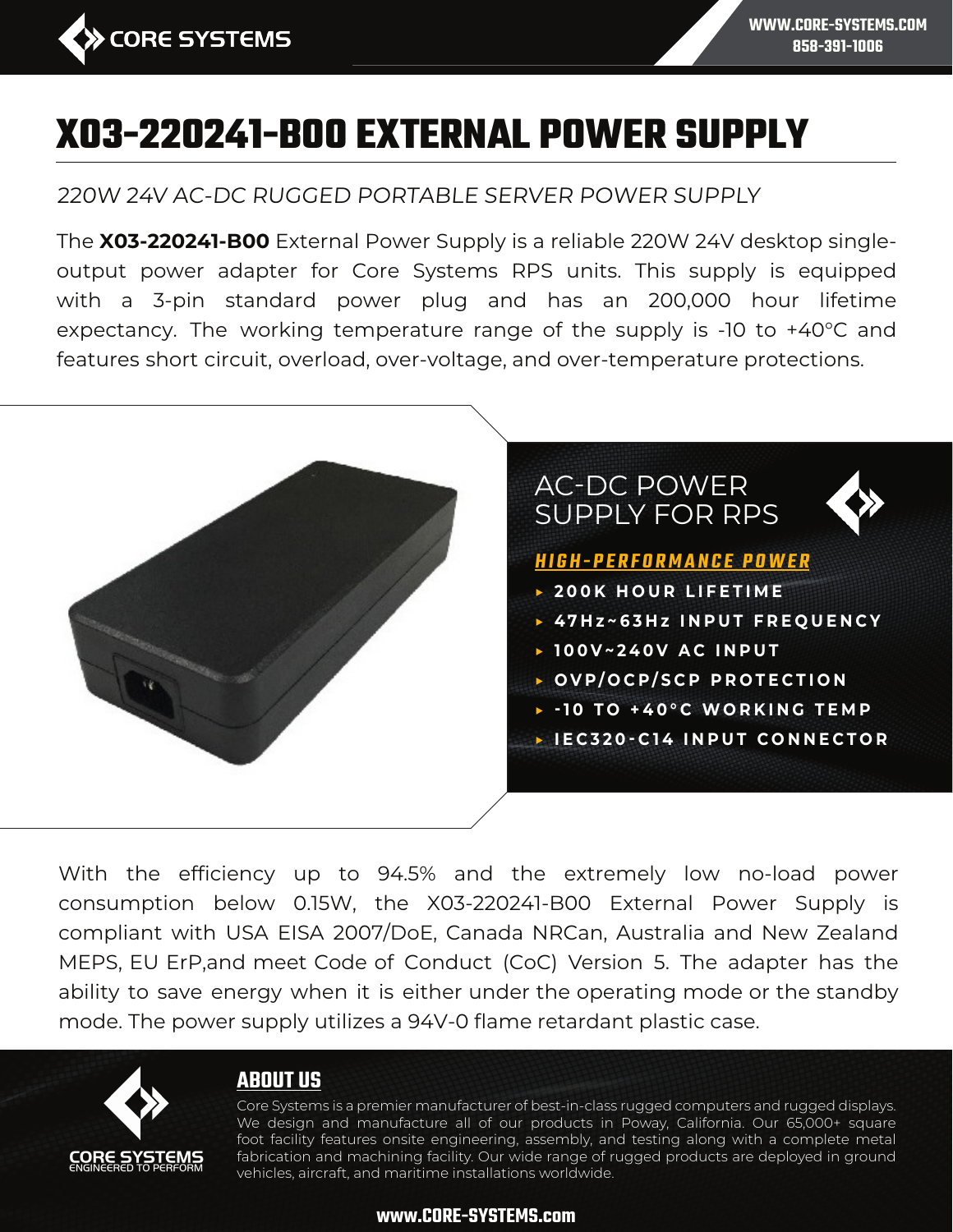

# TECHNICAL SPECIFICATIONS

| <b>AC INPUT</b> | PARAMETER    | <b>MIN</b> | <b>NOMINAL INPUT</b> | <b>MAX</b> | UNIT      |
|-----------------|--------------|------------|----------------------|------------|-----------|
|                 | V. VOLTAGE   | <b>90</b>  | 100-240              | 264        | Vrms      |
|                 | V. FREQUENCY | 47         | 50/60                | 63         | Нz        |
|                 | I. CURRENT   | $---$      | $---$                | 3.5        | $\mapsto$ |

» The inrush current is less than 120A at 240Vac and 100A at 100Vac under 25oC ambient cold start condition. The inrush current is limited to the extent that no damage is done to the adaptor under specified line, load, and temperature conditions. The inrush current will not cause any external protection devices (i.e. fuses) to trip.

» The leakage current of the power adaptor is less than 1.5mA measured at 240Vac 50Hz input.

» The insulation resistance is higher than 50M ohm between primary and secondary.

» The primary fuse, T4A, is installed for input over-current protection, and meet product safety requirement.

| <b>DC INPUT</b>     | THE MAXIMUM OUTPUT POWER, UNDER STEADY STATE CONDITION, IS 220W |             |  |                      |               |      |            |            |
|---------------------|-----------------------------------------------------------------|-------------|--|----------------------|---------------|------|------------|------------|
| <b>VOLTAGE</b>      | <b>RANGE</b>                                                    | <b>MIN</b>  |  | <b>NOMINAL INPUT</b> | <b>MAX</b>    |      | UNIT       |            |
| <b>REGULATION</b>   | $+ -5%$                                                         | 22.80       |  | 24.00                | 25.20         | VOLT |            |            |
| <b>LOAD</b>         | O/P WATTAGE                                                     | O/P VOLTAGE |  | <b>MIN</b>           | NOMINAL INPUT |      | <b>MAX</b> | UNIT       |
| <b>DISTRIBUTION</b> | 220                                                             | 24V         |  | 0.0                  | $---$         |      | 9.17       | <b>AMP</b> |

#### EFFICIENCY & LOW POWER CONSUMPTION

The efficiency is 89% min. at active average mode, 79% at 10% of full load and power consumption is less than or equal to 0.15W (< 0.15W under the "No Load" (0.0A) condition; The measurement is performed under the input voltage conditions of 115Vac 60Hz & 230Vac 50Hz and is warm up at the maximum load for 30 min. The power adaptor complies with the following standard:

» NRCAN: Amendment 11 to the Energy Efficiency Regulations for External Power Supplies, published on October 12, 2011 in the Canada Gazette, Part II

» US CEC: Appliance Efficiency Regulations (California Code of Regulations, Title 20, Sections 1601 through 1608) dated July 2015

» US DoE: Office of Energy Efficiency and Renewable Energy 10 CFR Parts 429, 430.

» Australian and New Zealand: Minimum Energy Performance Standards (MEPS): AS/NZS4665.1 – 2005 +A1:2009; AS/NZS4665.2- 2005+A1:2009

» EU Directive for Energy-related Products ErP 2009/125/EC and Implementing Measure (IM) no. EC278/2009 for External Power Supply » EU: Code of Conduct on Energy Efficiency of External Power Supplies Version 5 (Tier 2)

| <b>RIPPLE &amp; NOISE</b> | <b>VOLTAGE</b><br>O/P | <b>MAX RIPPLE</b> | <b>MAX RIPPLE &amp; NOISE</b> | UNIT                       |
|---------------------------|-----------------------|-------------------|-------------------------------|----------------------------|
|                           | 24\                   | 240               | <b>300</b>                    | $mV$ (p $K$ -<br><b>DK</b> |

#### TRANSIENT RESPONSE

The output voltage will remain within the regulation range specified in "VOLTAGE REGULATION" at the following conditions: The loadchanging repetition rate is 100Hz to 1 KHz, the transient load slew rate 0.5A/us, and the maximum step load size is 50% of max. load.

#### VOLTAGE HOLD-UP TIME

The output voltage will maintain in regulation range specified in "VOLTAGE REGULATION" despite of a loss of input power at 115V 60Hz and at the maximum continuous output load as applicable for a minimum of 8 ms.

#### POWER-ON TIME

The power-on time is defined as the time from when AC Voltage is provided to when the DC Voltage output is within the regulation ranges specified in "VOLTAGE REGULATION". The power-on time will be less than 3 seconds at full rated input voltage range.

#### OVERSHOOT AT TURN-ON / TURN-OFF

The output voltage overshoot upon the application or removal of the input voltage will be less than 10% above the nominal voltage, and will not change its polarity with respect to its return line.



# **ABOUT US**

Core Systems is a premier manufacturer of best-in-class rugged computers and rugged displays. We design and manufacture all of our products in Poway, California. Our 65,000+ square foot facility features onsite engineering, assembly, and testing along with a complete metal fabrication and machining facility. Our wide range of rugged products are deployed in ground vehicles, aircraft, and maritime installations worldwide.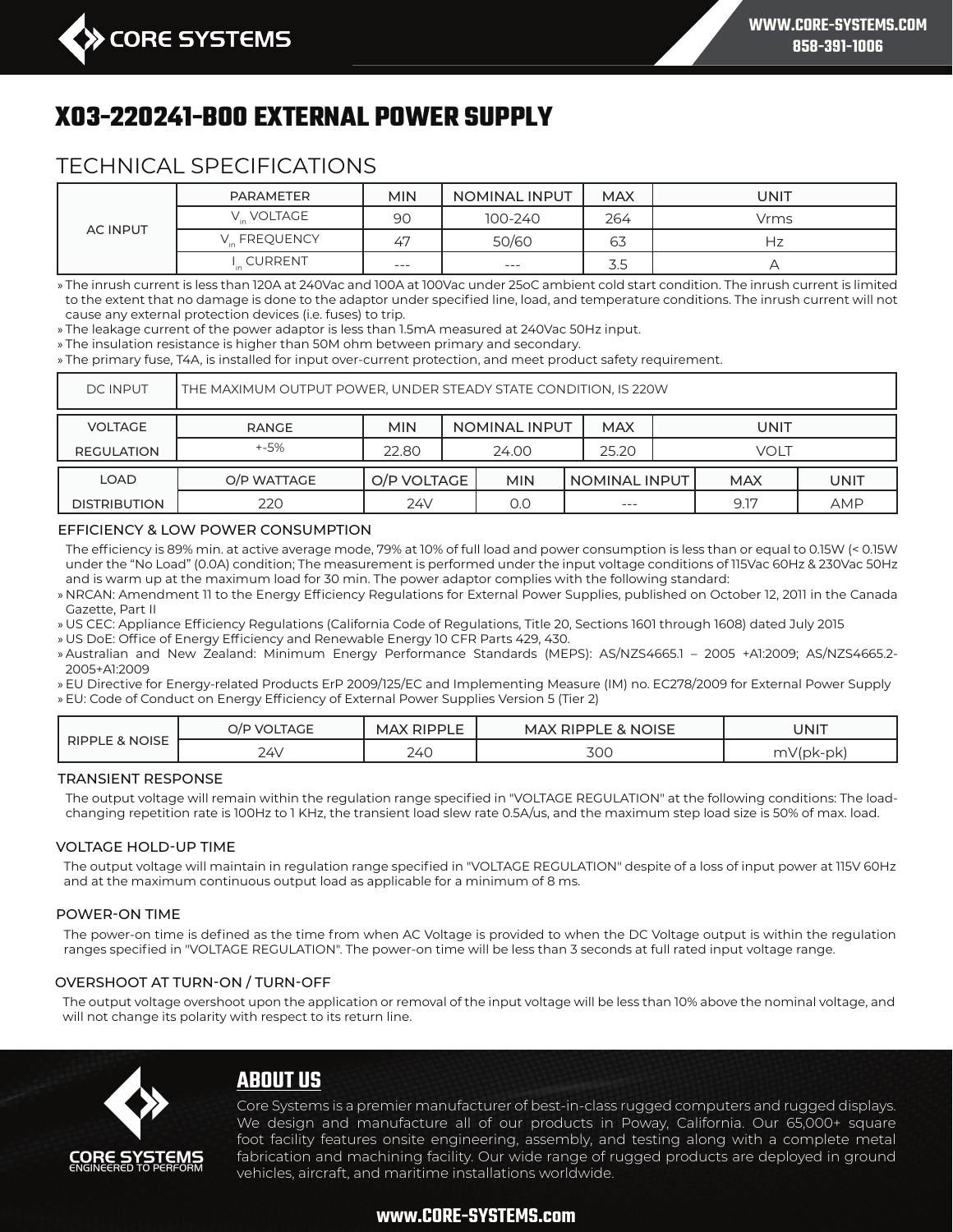

# TECHNICAL SPECIFICATIONS

| <b>OVER VOLTAGE</b> | <b>OUTPUT</b> | <b>MIN</b> | NOMINAL INPUT | <b>MAX</b> | UNIT         |
|---------------------|---------------|------------|---------------|------------|--------------|
| <b>PROTECTION</b>   | $+24VDC$      | 27.0       | $---$         | 30.0       | <b>VOLTS</b> |
|                     |               |            |               |            |              |
| <b>OVER POWER</b>   | <b>OUTPUT</b> | <b>MIN</b> | NOMINAL INPUT | <b>MAX</b> | UNIT         |
| <b>PROTECTION</b>   | $+24VDC$      | 11.00      | $---$         | 13.80      | <b>AMP</b>   |

#### SHORT-CIRCUIT PROTECTION

Power adaptor has self-limiting protection circuitry built in to protect against short circuit or overload conditions. No damage to the power adaptor will be happened due to a continuous or intermittent short circuit condition. It will be auto-recovered after the fault condition is removed.

#### AUDIBLE NOISE

There is no audible noise can be detected when it is operating under the rated specification.

| MECHANICAL | <b>WIDTH</b>  | 88.9mm  |
|------------|---------------|---------|
|            | <b>LENGTH</b> | 197.4mm |
|            | <b>HEIGHT</b> | 39mm    |



# **ABOUT US**

Core Systems is a premier manufacturer of best-in-class rugged computers and rugged displays. We design and manufacture all of our products in Poway, California. Our 65,000+ square foot facility features onsite engineering, assembly, and testing along with a complete metal fabrication and machining facility. Our wide range of rugged products are deployed in ground vehicles, aircraft, and maritime installations worldwide.